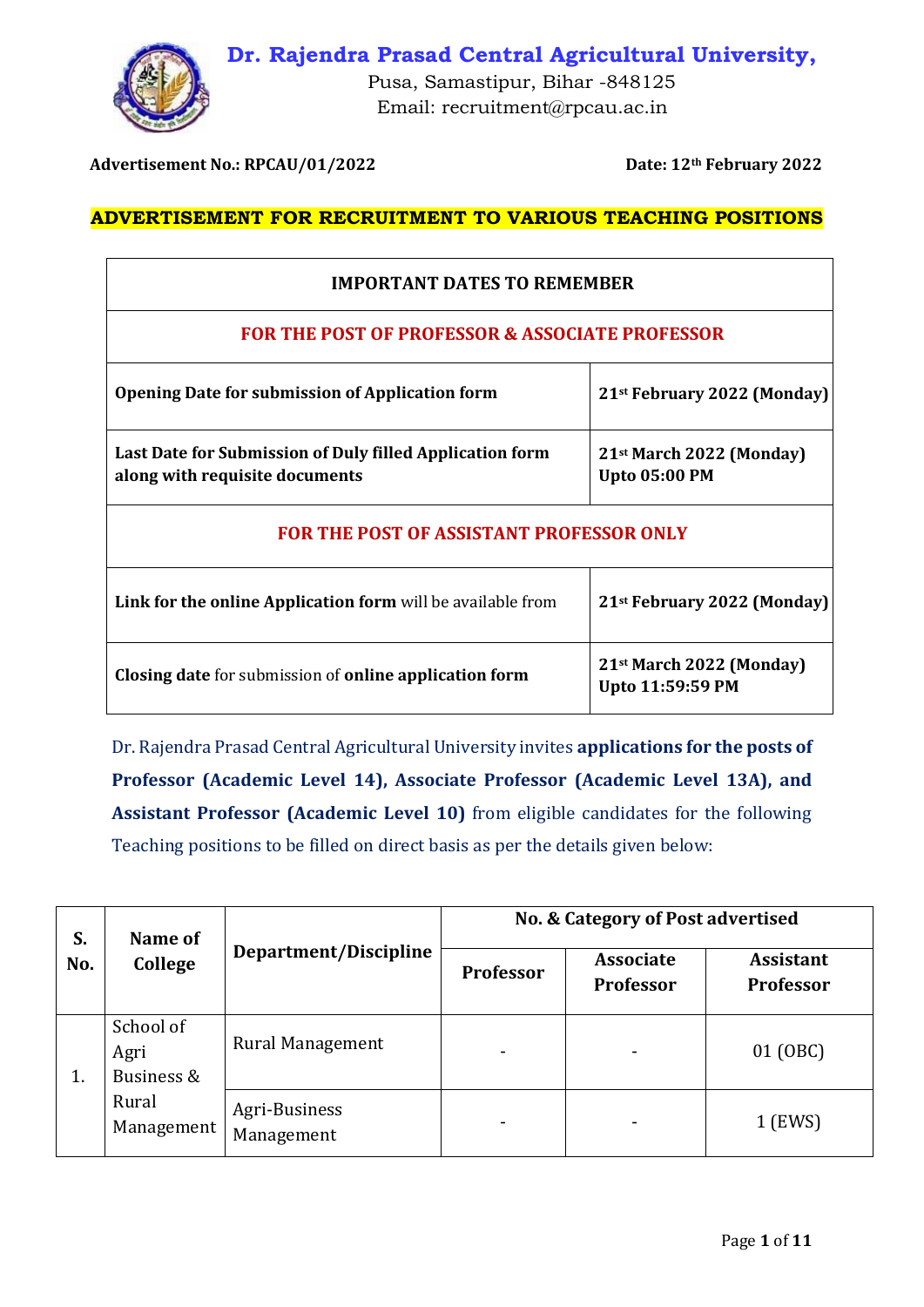| S.  | Name of<br><b>College</b>                                                    | Department/Discipline               | No. & Category of Post advertised |                                      |                                      |
|-----|------------------------------------------------------------------------------|-------------------------------------|-----------------------------------|--------------------------------------|--------------------------------------|
| No. |                                                                              |                                     | <b>Professor</b>                  | <b>Associate</b><br>Professor        | <b>Assistant</b><br>Professor        |
| 2.  |                                                                              | Soil Science                        |                                   |                                      | 1(SC)                                |
|     |                                                                              | Seed Science &<br>Technology        | $1$ (UR)                          |                                      | $1$ (UR)                             |
|     |                                                                              | <b>Plant Pathology</b>              | 1 (UR)                            | 1(SC)                                | 01 (UR) and 01<br>(OBC)<br>(Total 2) |
|     |                                                                              | Plant Breeding &<br>Genetics        | 1(SC)                             | 1 (OBC)                              | $1$ (UR)                             |
|     | Post<br>Graduate                                                             | Nematology                          |                                   | 1 (OBC)                              | 1 (OBC)                              |
|     | College of<br>Agriculture                                                    | <b>Extension Education</b>          | $1$ (UR)                          |                                      |                                      |
|     |                                                                              | Entomology                          |                                   | 1 (UR)                               |                                      |
|     |                                                                              | Agronomy                            |                                   |                                      | 1 (UR)                               |
|     |                                                                              | Agro-Metrology                      |                                   |                                      | 1(SC)                                |
|     |                                                                              | <b>Agriculture Economics</b>        | $1 (UR)^*$                        | $1$ (UR)                             |                                      |
| 3.  | Pandit Deen<br>Dayal<br>Upadhyay<br>College of<br>Horticulture<br>& Forestry | Horticulture (Vegetable<br>Science) | $1$ (UR)                          |                                      |                                      |
|     |                                                                              | Horticulture (Fruit<br>Science)     | 1 (OBC)                           |                                      |                                      |
|     |                                                                              | Horticulture<br>(Floriculture)      |                                   | 01 (SC) and 01<br>(OBC)<br>(Total 2) | 1(ST)                                |
|     |                                                                              | Forestry                            |                                   | $2$ (UR)                             | 1 (OBC)                              |
|     |                                                                              | Agri-Forestry                       |                                   |                                      | 1 (EWS)                              |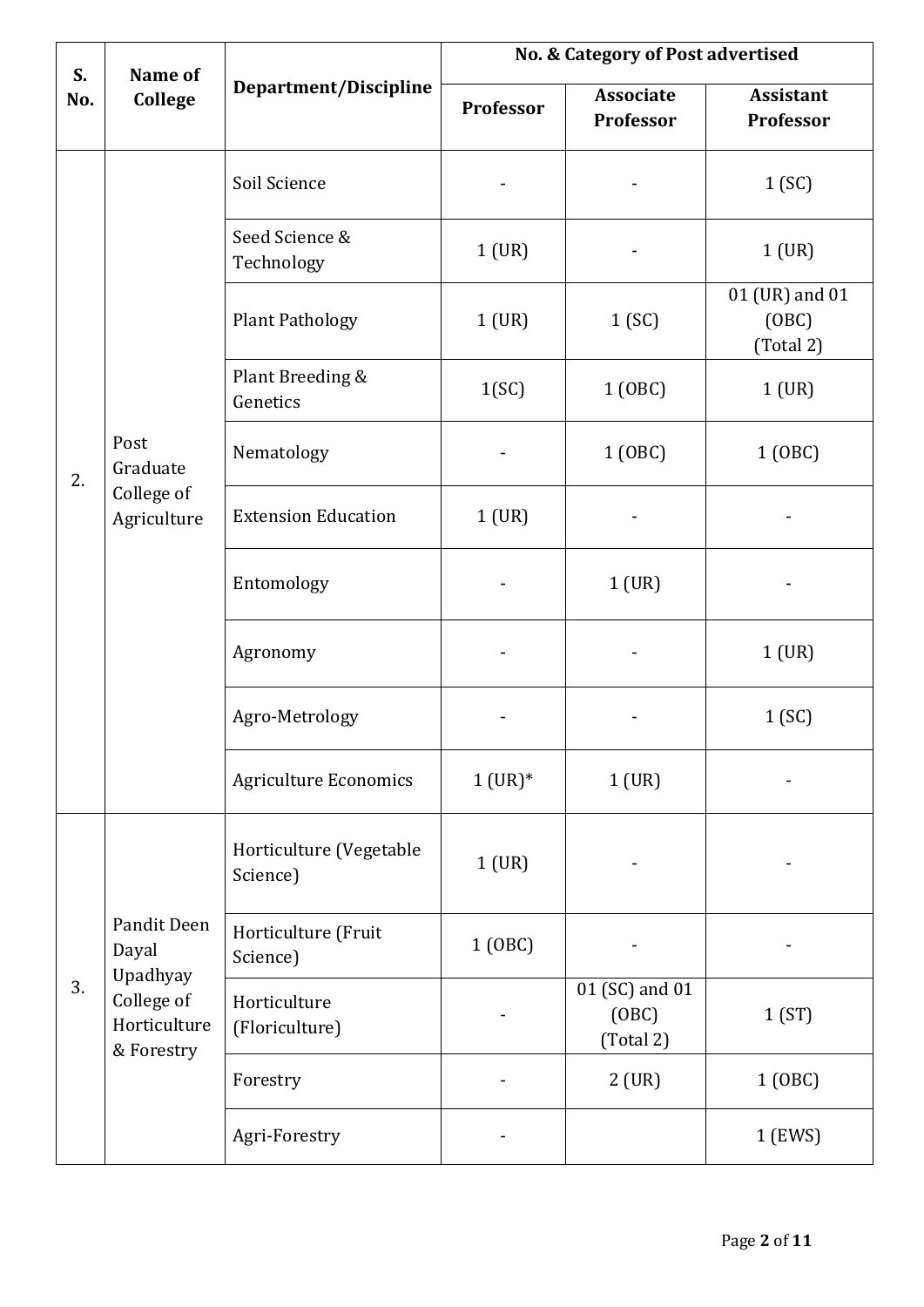| S.           | Name of                                                | Department/Discipline                                   | No. & Category of Post advertised |                                                                                         |                                                                                   |
|--------------|--------------------------------------------------------|---------------------------------------------------------|-----------------------------------|-----------------------------------------------------------------------------------------|-----------------------------------------------------------------------------------|
| No.          | <b>College</b>                                         |                                                         | <b>Professor</b>                  | <b>Associate</b><br>Professor                                                           | <b>Assistant</b><br>Professor                                                     |
| 4.           | College of<br>Fisheries                                | <b>Fisheries Resource</b><br>Management                 | $1$ (UR)                          | $01$ (UR) $*$ and<br>01 (ST)<br>(Total 2)                                               | $1$ (UR)                                                                          |
|              |                                                        | <b>Fish Processing</b><br>Technology                    |                                   | 1(SC)                                                                                   |                                                                                   |
|              |                                                        | Aquaculture                                             | 1(ST)                             | 1 - OBC (Fish<br>physiology &<br>biochemistry)<br>and<br>1 - UR (Fish<br>Biotechnology) | 1 - UR (Fish<br>physiology &<br>biochemistry and<br>$1 - OBC$<br>(Fish Nutrition) |
|              | College of<br>Community<br>Science                     | Human Development &<br><b>Family Studies</b>            |                                   | 1 (UR) & 1<br>(OBC)<br>(Total 2)                                                        | 1(SC)                                                                             |
|              |                                                        | <b>HSECM</b>                                            | 1(SC)                             | $1$ (UR)                                                                                |                                                                                   |
| 5.           |                                                        | Food & Nutrition                                        | 1 (OBC)                           | 1(SC)                                                                                   | $1$ (UR)                                                                          |
|              |                                                        | <b>Family Resources</b><br>Management                   | $1$ (UR)                          | $1$ (UR)                                                                                | 1 (OBC)                                                                           |
|              |                                                        | Clothing Textile &<br><b>Apparel Designing</b>          |                                   |                                                                                         | $1$ (UR)                                                                          |
|              | College of<br><b>Basic</b><br>Sciences &<br>Humanities | Microbiology                                            | 1 (UR)                            | $1 (UR)*$                                                                               | $1$ (UR)                                                                          |
| 6.           |                                                        | <b>BS&amp;I</b> ; Statistic<br>(Biostatistics)          |                                   |                                                                                         | $1$ (UR)                                                                          |
|              |                                                        | <b>Botany &amp;Plant</b><br>Physiology,<br>Biochemistry | 1 OBC<br>(Physiology)             | 1 (OBC)                                                                                 | 1 (OBC)<br>(Biochemistry)                                                         |
|              |                                                        | <b>Bioinformatics</b>                                   | 1(SC)                             |                                                                                         | 1(SC)                                                                             |
| 7.           | College of<br>Agricultural<br>Engineering              | Soil & Water<br>Engineering.                            | $1 (UR)*$                         | 1 (UR)                                                                                  | 1(ST)                                                                             |
|              |                                                        | Processing & Food Engg.<br>/Food Technology             | $1$ (UR)                          | $1$ (UR)                                                                                | 1 (EWS)                                                                           |
|              |                                                        | Food Technology                                         |                                   | 01 (OBC) and<br>01(SC)<br>(Total 2)                                                     | 01 (UR) and 01<br>(OBC)<br>(Total 2)                                              |
|              |                                                        | Farm Machinery &<br><b>Power Engineering</b>            | 1 (OBC)                           |                                                                                         | $1$ (UR)                                                                          |
| <b>TOTAL</b> |                                                        | 18                                                      | 25                                | 29                                                                                      |                                                                                   |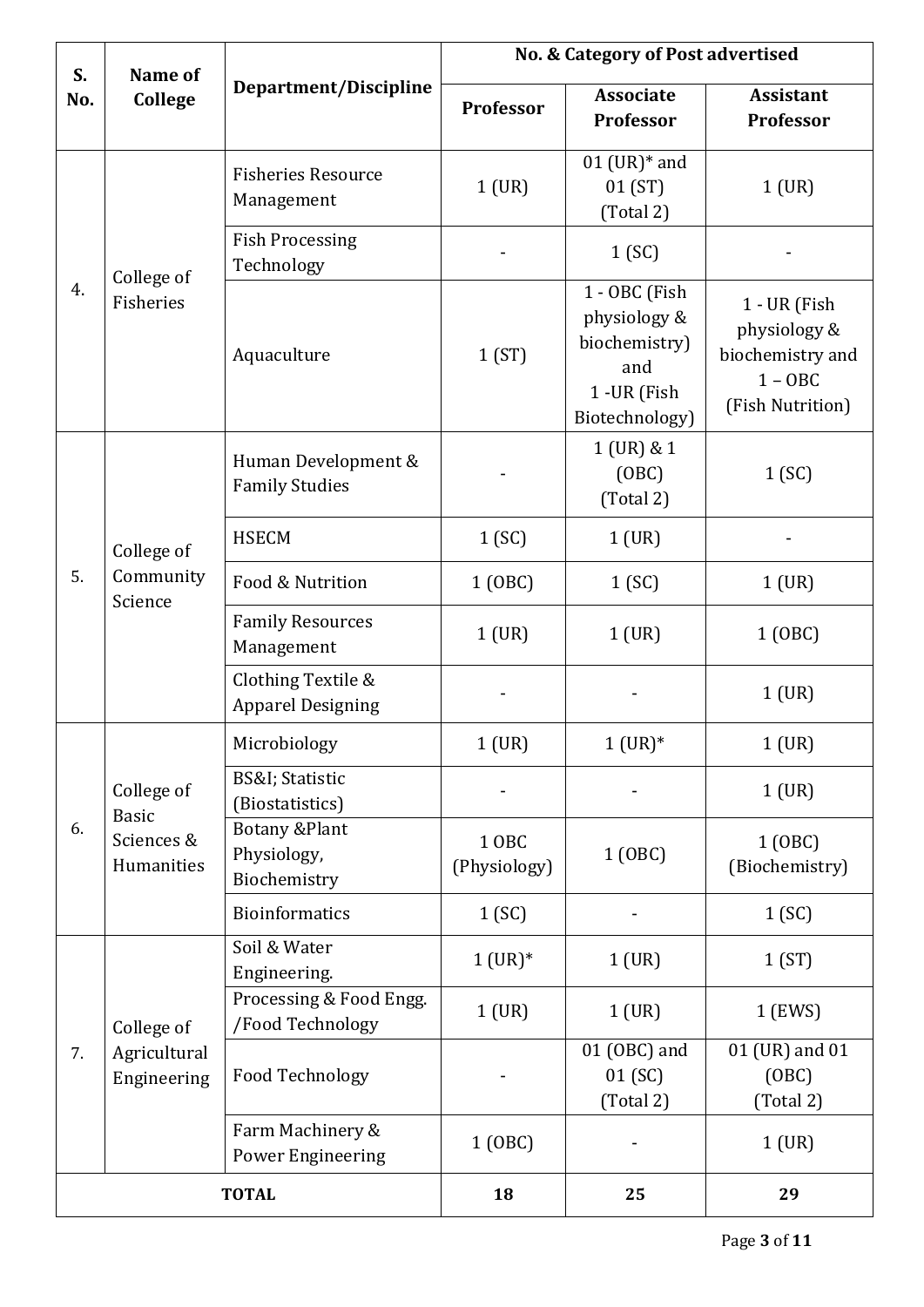**Horizontal reservation for PwD candidate: Assistant Professor – 02, Associate Professor – 01 and Professor – 01.** 

\*UR post advertised against EWS in reference to F.No. 02 Estt. /Misc. Report/Corr./92/RPCAU, Pusa dated 09.02.2020.

# **DETAILS WITH REGARD TO ESSENTIAL QUALIFICATION, DESIRABLE QUALIFICATION, SCORE CARD, ETC., WILL BE UPLOADED ON UNIVERSITY BEFORE**

# **21st FEBRUARY 2022.**

| <b>APPLICATION FEE FOR THE POST OF</b><br><b>PROFESSOR &amp; ASSOCIATE PROFESSOR</b> |                                            |  |
|--------------------------------------------------------------------------------------|--------------------------------------------|--|
| UR/EWS/OBC Category                                                                  | ₹ 1000/-                                   |  |
| <b>SC/ST/PwD/Women Category</b>                                                      | ₹ 500/-                                    |  |
| <b>APPLICATION FEE FOR THE POST OF</b>                                               |                                            |  |
| <b>ASSISTANT PROFESSOR</b>                                                           |                                            |  |
| UR/EWS/OBC Category                                                                  | ₹ 1000/-                                   |  |
| <b>SC/ST/PwD/Women Category</b>                                                      | NIL (Exempted from paying application Fee) |  |

A. **For the Post of Professor and Associate Professor** candidates must pay the fee through Net banking/ Phone banking/Mobile banking mode i.e., RTGS, NEFT, IMPS, etc. at the below mentioned Bank details:

| <b>Account Name: Comptroller</b> |                                     |
|----------------------------------|-------------------------------------|
|                                  | Name of Bank : Punjab National Bank |
| <b>Account No.</b>               | : 4512000100012923                  |
| <b>IFSC Code</b>                 | : PUNB0451200                       |

**(NOTE: Copy of the online payment receipt should be attached with the application form)**

B. **For the post of Assistant Professor** candidates shall pay the application fee through the payment gateway available while filling online application form.

#### **NOTE:**

- *i. Bank charges in addition to specified application fee shall be borne by the candidate.*
- *ii. Fee once paid will not be refunded under any circumstances.*
- *iii. Application Fee submitted by any other mode like money order, demand draft, cheque, IPO etc. will be rejected.*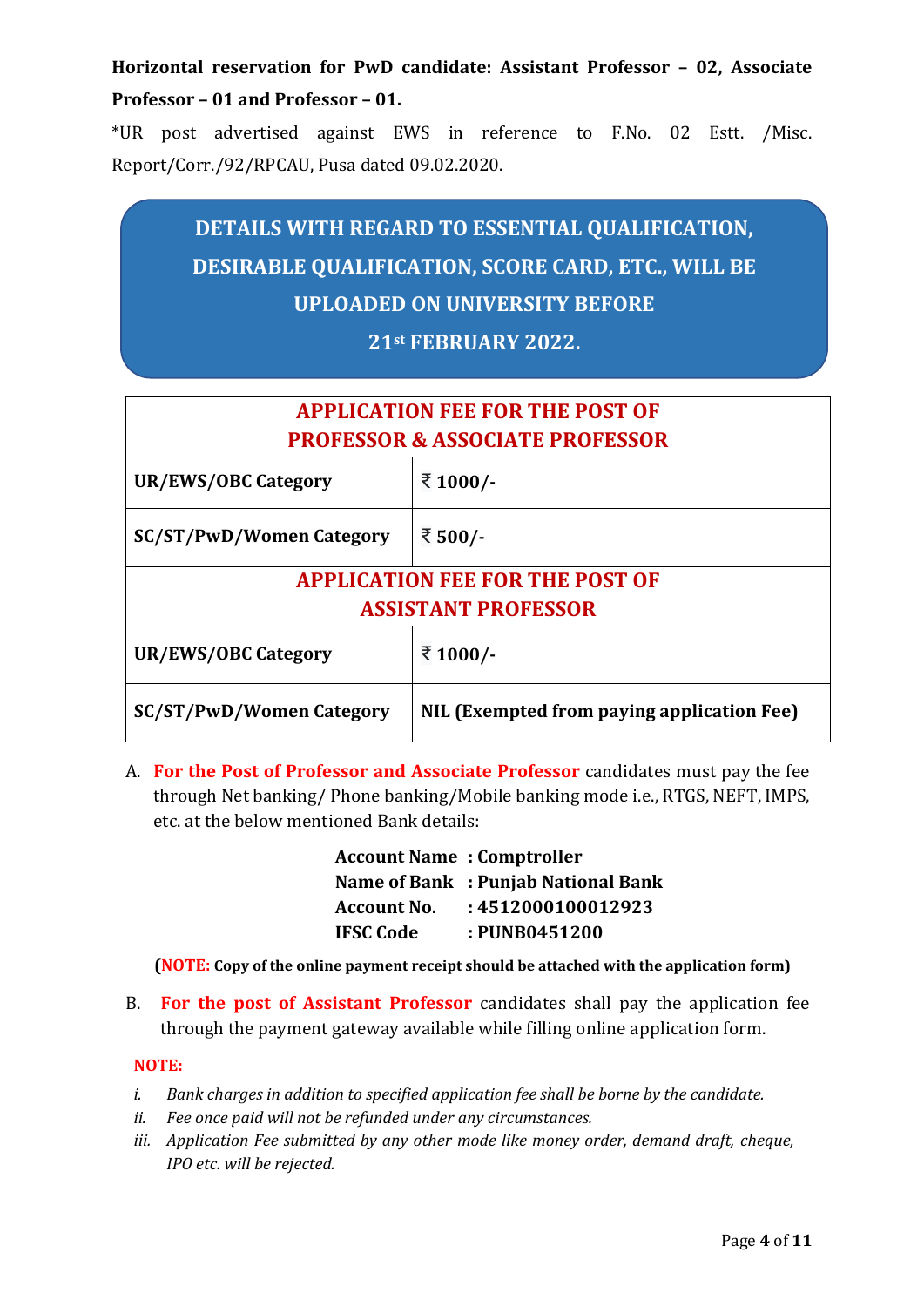# **HOW TO APPLY:**

1. **FOR THE POST OF PROFESSOR AND ASSOCIATE PROFESSOR,** interested and eligible candidates have to submit dully filled application form (available on university website) in the prescribed format complete in all respects, duly spiral bound/hardbound and continuously page numbered along with original Demand Draft, Self-attested copies of each testimonials/Certificates/supporting documents, in a sealed envelope superscripting **"Application Form for the post of \_\_\_\_\_\_\_\_\_\_\_\_\_\_\_\_\_\_\_ (Ref: Advt. No.\_\_\_\_\_\_\_\_\_\_\_\_\_)" on or before 21st March 2022 (Monday) up to 05:00 PM at below mentioned address** positively:

**The Deputy Registrar (Rectt.)**

**Recruitment Section,**

**Dr. Rajendra Prasad Central Agricultural University,**

**Pusa, Samastipur – 848125, Bihar (INDIA)**

**Important Note: Soft Copy (i.e., single PDF only) of duly filled application form along with requisite documents should also be sent on email [dy.registrar@rpcau.ac.in](mailto:dy.registrar@rpcau.ac.in) latest by 21st March 2022 upto 05:00 PM.**

2. **FOR POST OF ASSISTANT PROFESSOR ONLY** interested and eligible candidates must submit the ONLINE APPLICATION FORM through Link available on the university website from **21st February 2022 (05:00 PM onwards)** following the instructions given therein before the last date i.e., **21st March 2022 till 23:59:59 hrs.**

# **IMPORTANT NOTE: CANDIDATES APPLYING FOR THE POST OF ASSISTANT PROFESSOR ONLY ARE INFORMED THAT THERE IS NO NEED TO SEND THE HARD COPY OF THE APPLICATION FORM VIA POST OR COURIER.**

- 3. Application not received though prescribed process shall be rejected and no correspondence in this regard will be entertained.
- 4. Persons already in employment should apply **"Through Proper Channel"** however, to avoid delay they may send the advance copy and application through proper channel should reach the university within the 30 days after the closing date for receipt of applications at the below mentioned address:

#### **The Deputy Registrar (Rectt.)**

#### **Recruitment Section**

#### **Dr. Rajendra Prasad Central Agricultural University**

#### **Pusa, Samastipur – 848125, Bihar (INDIA)**

- 5. The candidate who does not apply through proper channel must submit NOC from their employer at time of interview, failing which their candidature will not be considered.
- 6. Qualifications/eligibility conditions, age and other documents will be determined as on the last date of receipt of application.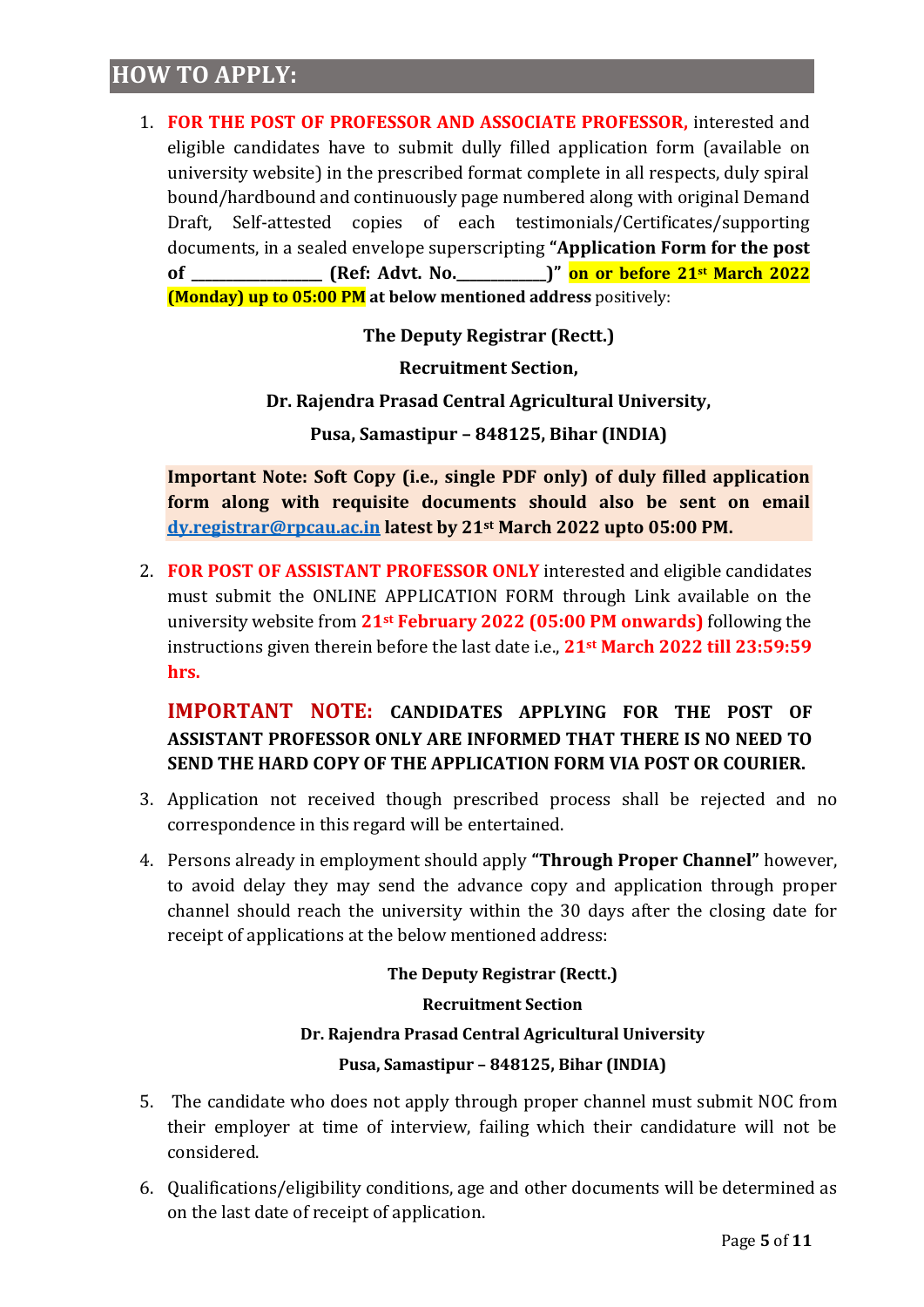# **OTHER CONDITIONS:**

- 1. Reservation Policy will be followed as per Government of India Rules, wherever applicable. The SC/ST/OBC/EWS/PwD candidates are required to attach necessary certificate(s) in the prescribed format as per GoI norms.
- 2. Person suffering from not less than 40% of the relevant disability shall alone be eligible for the benefit of the reservation for Person with Disabilities.
- 3. The relaxation in age, if any will be followed as per Government of India Rules, wherever applicable.
- 4. The selected candidates will not take up any other assignment during the service in Dr. Rajendra Prasad Central Agricultural University, Pusa.
- 5. The candidate selected will give an undertaking on joining that while discharging duties and responsibilities, he/she shall not disclose any confidential office matter.

# **GENERAL INSTRUCTIONS FOR FILLING ONLINE APPLICATION FORM FOR THE POST OF ASSISTANT PROFESSOR ONLY:**

- 1. Online mode of submission of applications shall be essential.
- 2. Before filling-up the Online Application Form, the candidates are advised to read General Instructions, Essential Information and Other Important Conditions section carefully.
- 3. The eligible and interested persons are required to submit Online Applications at University Website [www.rpcau.ac.in.](http://www.rpcau.ac.in/) The candidate should fill all details while filling the Online Application Form.
- 4. After successful submission of application, candidates can take print-out of application form.
- 5. Applicants are NOT required to send Hard Copy of the duly filled Online Application Form. The hard copy of application form along with all required documents must be brought whenever asked for.
- 6. Candidates are advised to fill their application form carefully such as Name, Father's name, Date of Birth, Category, Qualification, it is mandatory to upload all essential documents along with Photo & Signature. After final submission of application form, no change will be allowed. Candidate will be responsible for any mistake in the data of application form and no correspondence will be entertained in this regard.
- 7. Applicants must make sure the documents they are uploading are not blur and must be readable.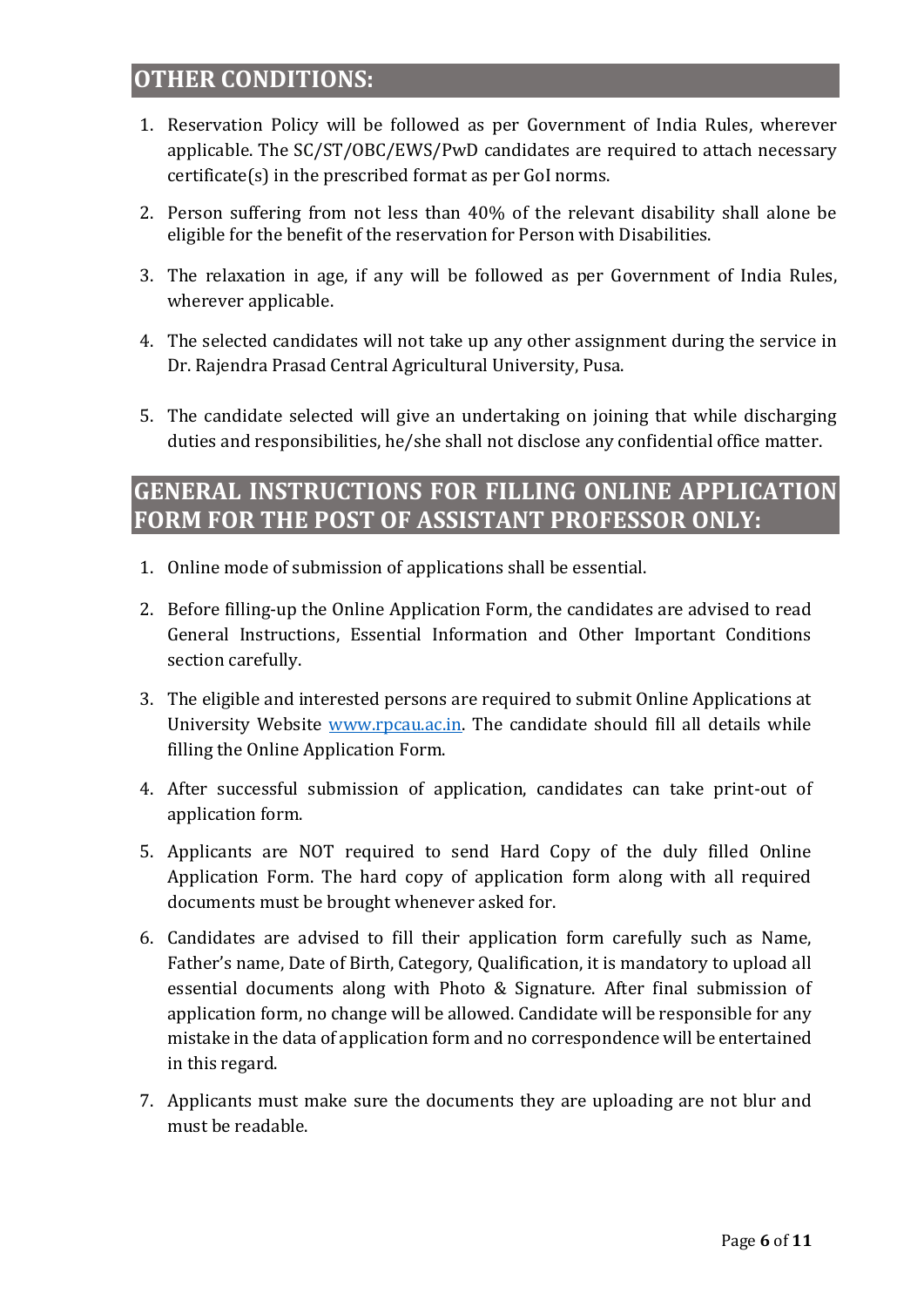- 1. The University reserves the right to:
	- a. Withdraw any advertised post(s) under any category at any time without assigning any reason thereof. Any consequential vacancies arising at the time of Interview may also be filled up from the available candidates. The number of positions is thus open to change.
	- b. Offer the post at a level lower than that advertised, depending upon the qualifications, experience, and performance of the candidate.
	- c. Draw reserve panel(s) against the possible vacancies in future.
	- d. Increase or decrease post(s) under any category or not to fill-up any of the advertised positions.
	- e. To fix criteria for screening the applications to reduce the number of candidates to be called for written tests/interview.
	- f. To conduct qualifying/written tests to further shortlist the candidates for such posts where no test is prescribed in the recruitment rules and many applications are received; and
	- g. Relax the age/qualifications/experience at its discretion.
- 2. A person whose age is less than 18 years shall not be appointed to any post in the university.
- 3. To avoid last minute rush, the candidates are advised to apply early enough. The University will not be responsible for network problems or any other problem of this nature in submission of online application during the last days.
- 4. Candidates are advised to satisfy themselves before applying that they possess at least the minimum essential qualification/experience laid down for the post.
- **5.** MINIMUM ESSENTIAL QUALIFICATIONS: All applicants must fulfill the essential requirements of the post and other conditions stipulated in the advertisement. They are advised to satisfy themselves, before applying, that they possess at least the essential qualifications laid down for various posts. **No enquiry asking for advice as to eligibility will be entertained**

## **NOTE:**

**The prescribed essential qualifications are the minimum and the mere possession of the same does not entitle candidates to be called for Qualifying Test/Written Test/Interview**.

- 6. Separate application (along with application fee) should be filled for each post applied for.
- 7. A candidate whether he belongs to General or reserved category viz. SC/ST/OBC/EWS/PwD can submit only one online application form for a particular category of post advertised. No offline form will be. All the relevant columns of the application form should be filled in.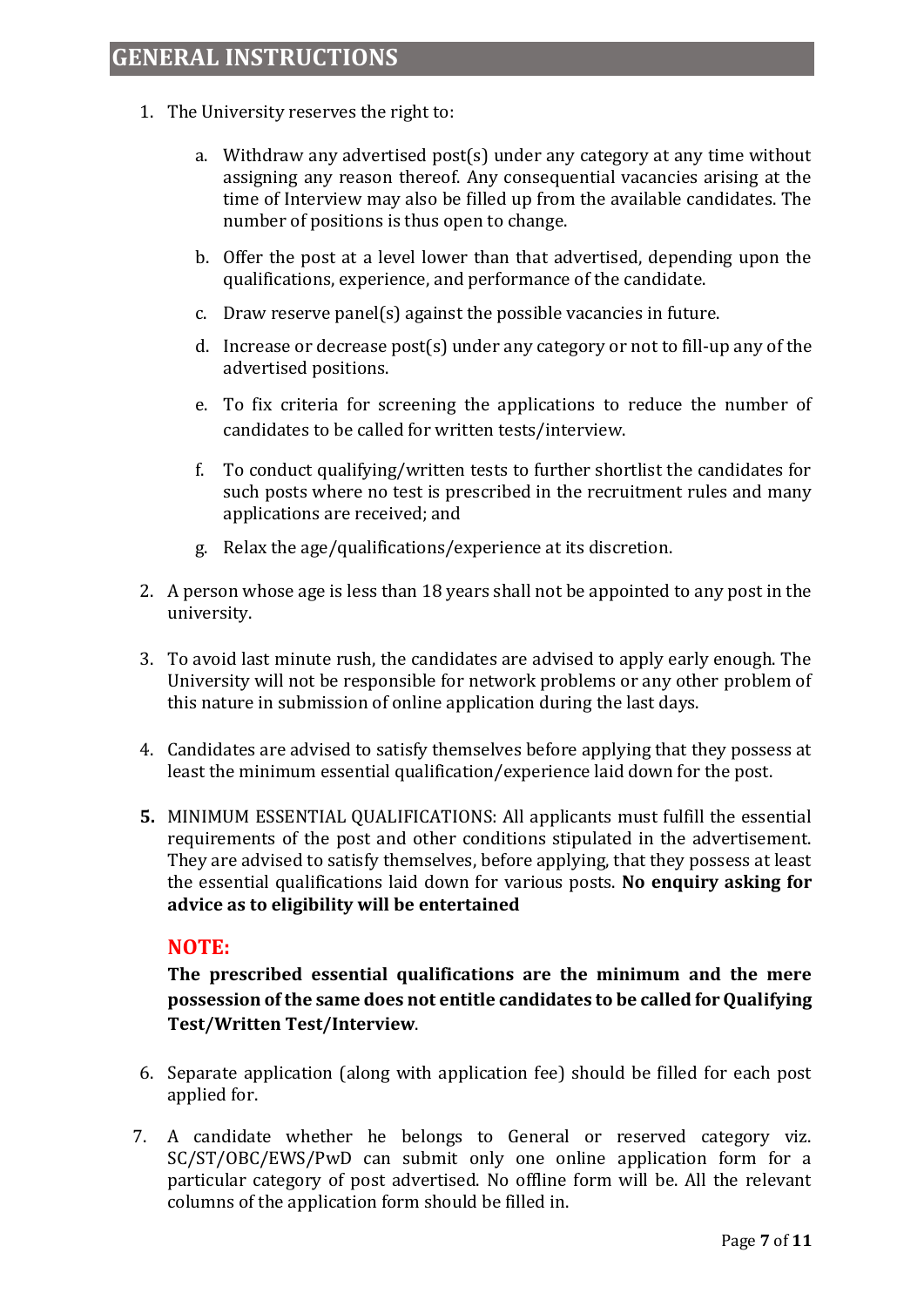- 8. Filling all mandatory fields are required to make your application complete.
- 9. Incomplete applications will not be considered and will be REJECTED.
- 10. Qualifications/eligibility conditions, age and other documents will be determined regarding last date fixed to apply Online applications also called as closing date given in the advertisement.
- 11. Any change in the application form will not be entertained after final submission.
- 12. The process of selection may be by qualifying test/written test/presentation/interview or a combination thereof.
- 13. Applications, except the prescribed mode, will not be accepted.
- 14. In case of any technical problems, please send an email to [recruitment@rpcau.ac.in](mailto:recruitment@rpcau.ac.in)
- 15. No interim correspondence shall be entertained.
- 16. The list of short-listed candidates for Interview/Written Examination/ Qualifying Test and details of Interview/Written Examination/Qualifying Test will be published on the University Website i.e., [www.rpcau.ac.in](http://www.rpcau.ac.in/) only. Applicants are advised to check the University Website regularly.
- 17. The University will not be responsible for any loss of E-mail sent, due to invalid/wrong E-mail ID provided by the candidate or for delay/non-receipt of information, if a candidate fails to access his/her email/website in time. Candidates are advised to visit the University Website regularly.
- 18. After the Written Examination/Interview, in case of selections the appointment will be provisional and is subject to the caste certificate being verified through the proper channels. If the verification reveals that the claim of the candidate to belong to ST/SC/OBC (non-creamy layer)/EWS is false, his/her services will be terminated forthwith without assigning any further reasons and without prejudice to such further action as may be taken under the provisions of Indian Penal Code for production of false certificate.
- 19. Acceptance of documents submitted by an applicant shall be subject to verification by the competent authority. If any document is found to be false / fake / incorrect/ malafide either before or after appointment, the document shall be summarily rejected, and action may be initiated against the candidate which may lead to cancellation of his/her appointment.
- 20. The appointment of a candidate shall be subject to verification of character & antecedents and caste certificate by the competent authority. Until the verification report of character & antecedents and caste certificate is received, the appointment shall be treated as provisional. In case the report regarding his/her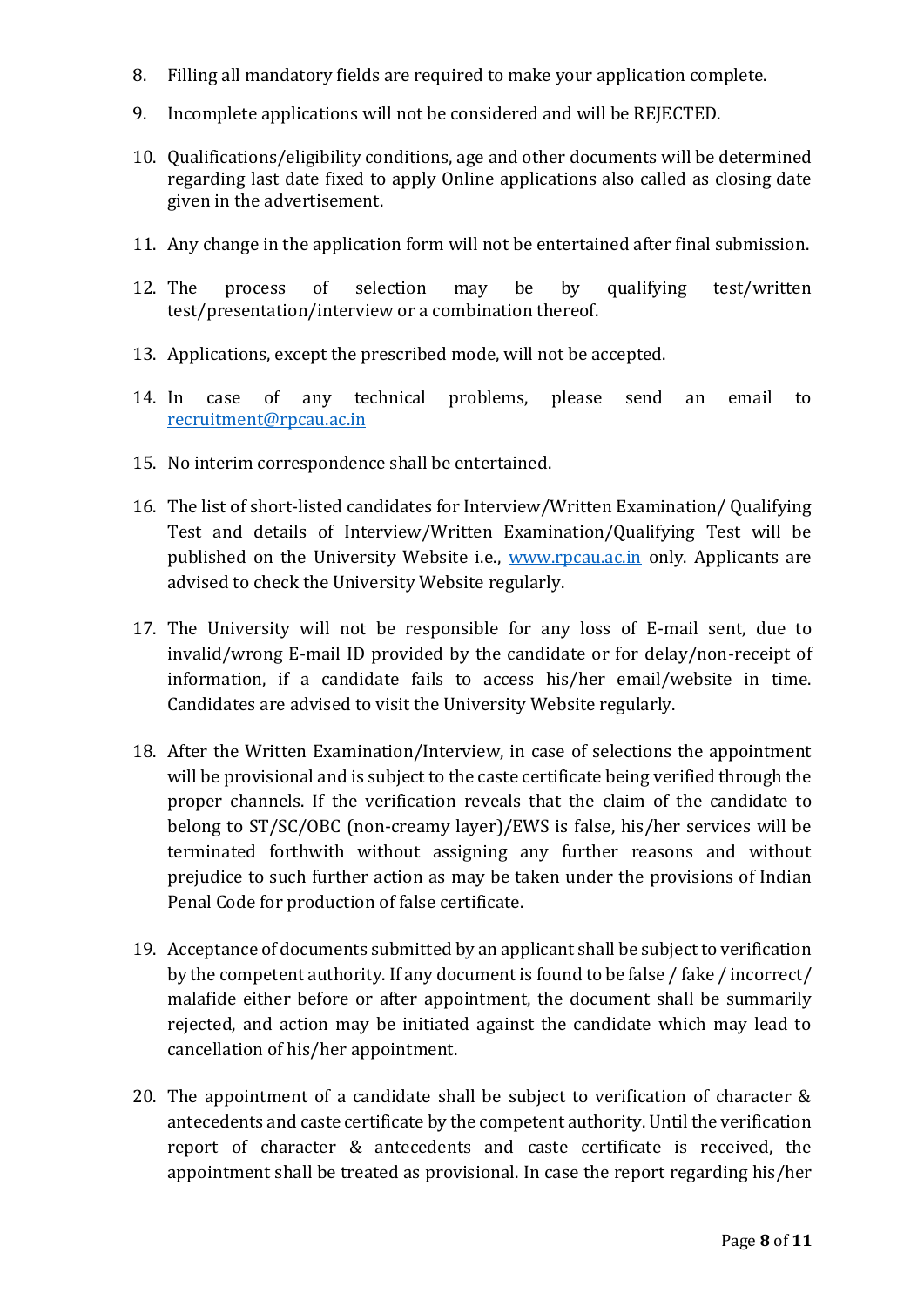conducts, character, antecedents, caste certificate etc., is found to be unsatisfactory or false, the appointment shall be cancelled/terminated forthwith.

- 21. The selected candidates shall be required to perform duties as per the Rules of the University, as amended from time to time. The University shall be free to assign any duty as per the exigency of the situation at any time even during non-working hours/holidays which the employee shall have to perform without fail to avoid any disciplinary action.
- 22. The candidate will have to present himself/herself for a Written Test/interview, if called for, at the place and time mentioned at his own expenses. However, the out-side candidates belonging to SC/ST categories will be defrayed sleeper class rail fare, and in case any station is not connected by rail, ordinary bus fare shall be paid by shortest route, if called for interview against the reserved positions only of the University as per the Govt. of India rule. No extra charges, if any, incurred for reserving seat/sleeping berth in the train will, however, be reimbursed to the candidates. The above-mentioned conditions are not admissible to those ST/SC candidates who are already in Central/State Government service/or holding any other employment.
- 23. The service conditions including pay matrix level and age of superannuation shall be as per Government of India rules.
- 24. In case of any inadvertent mistake in the process of selection, which may be detected at any stage even after issue of the appointment letter, the University reserves the right to modify/withdraw/cancel any communication made to the candidates.
- 25. The University shall verify the antecedents or documents submitted at any time at the time of appointment or during the tenure of service. In case, it is detected that the information provided in the application form, documents submitted are fake or the candidate has a clandestine antecedents/background and has suppressed the said information, his/her services shall be terminated forthwith.
- 26. After joining the service of the University, the candidate will have to abide by the Rules, Regulations and Ordinances of the University applicable from time to time. He/she may be assigned any duty within the University or outside depending upon the exigency of the work.
- 27. Information uploaded on the university website shall not be provided to the candidate under RTI Act, 2005. The uploaded information on the university website shall remain for a specific period only. Therefore, the candidates are advised to download the information and keep them for future reference. In midway of recruitment process neither any application under RTI Act, 2005 shall be entertained nor information shall be provided. Factual information under RTI Act shall be provided only after declaration of final result. Reply of inferential (speculative) question shall not be provided.
- 28. Canvassing in any form may lead to cancellation of candidature.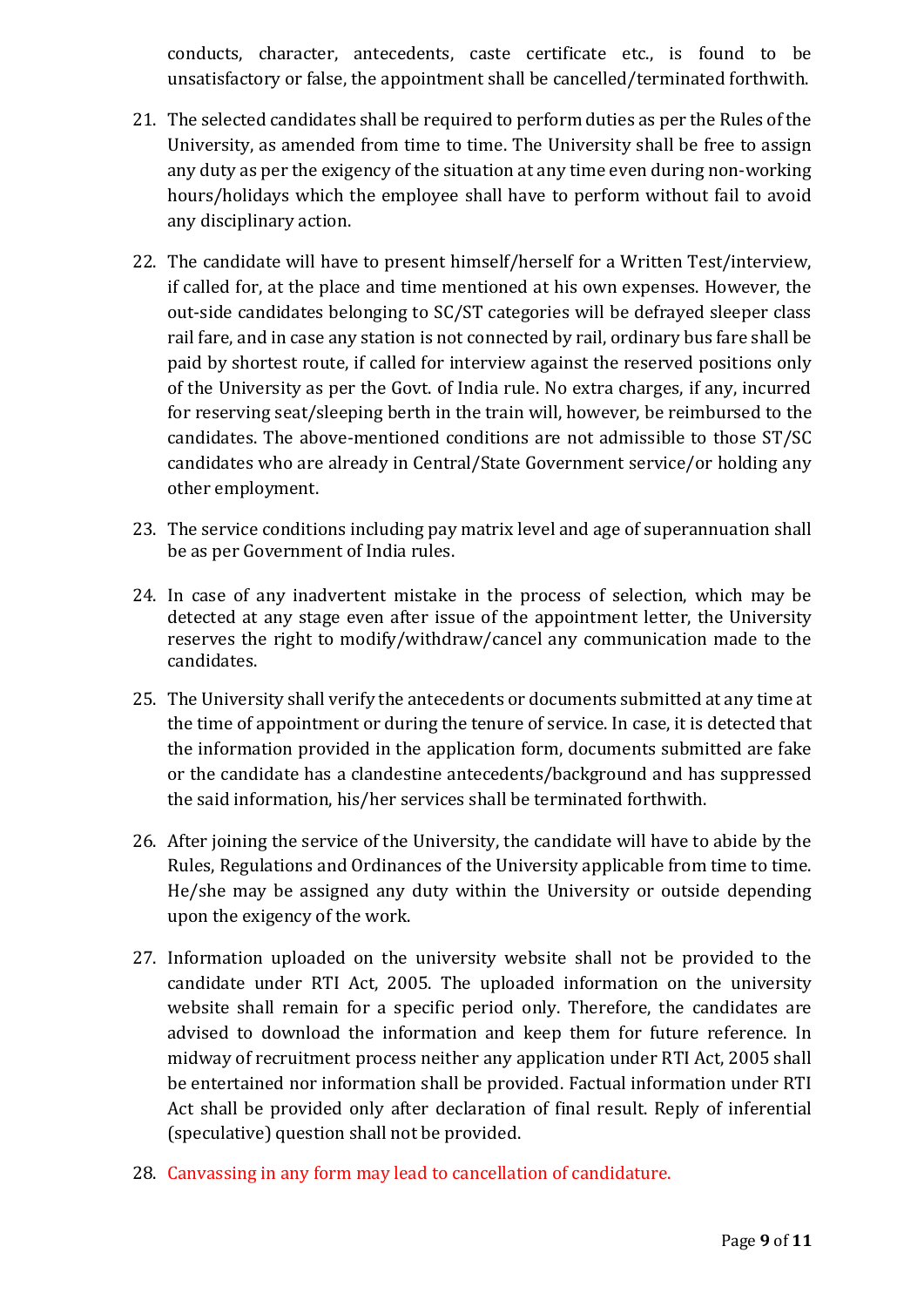- 29. Selected candidates can be posted at any College/KVK/Centre/Institute of Dr. Rajendra Prasad Central Agricultural University, Pusa, Samastipur, Bihar. However, he/she will be liable to serve anywhere in India.
- 30. In case of any disputes, any suites or legal proceedings against the University, the territorial jurisdiction shall be restricted to the Courts in Bihar at District Court at Samastipur and High Court at Patna.
- 31. Corrigendum or Addendum or Cancellation to this advertisement, if any, shall be published only on the University Website [\(www.rpcau.ac.in\)](http://www.rpcau.ac.in/) and will not be published in the newspapers. Therefore, candidates are advised to check the University Website regularly.
- 32. Fake Institutions: Candidates, who have obtained degrees or diplomas or certificates for various courses from any Institution declared fake by the University Grants Commission, New Delhi shall not be eligible for being considered for recruitment to the posts advertised.
- 33. Any ambiguity or lack of clarity regarding any clause or rules, the decision of the University shall be final.
- 34. The following categories of persons shall not be eligible to apply for any position in the University:
	- i. Who has been convicted by any Court of Law or any criminal proceedings are pending against him/her;
	- ii. Who has entered into or contracted a marriage with a person having a spouse living;
	- iii. Who, having a spouse living, has entered into or contracted a marriage with any person. Provided that the Competent Authority of the University may, if satisfied that such marriage is permissible under the personal law applicable to such person and the other party to the marriage and there are other grounds for doing so, exempt any person from the operation of these rules;
	- iv. Who is not a citizen of India; and
	- v. Any other category of person disqualified for appointment by the Government of India/DARE/ICAR from time to time.

#### **35. LIKELY CAUSES OF REJECTION OF APPLICATION:**

#### **The following are likely causes of rejection:**

- a. More than one application form for a particular post.
- b. Application is incomplete.
- c. Full fee, if not deposited in the manner prescribed.
- d. Applicant does not possess the requisite essential qualification, academic qualification, experience on closing date of filling the application form as prescribed in the advertisement.
- e. Candidate is underage/overage on the closing date of application.
- f. Variation in data of Application Form and in original documents when brought for Verification/Scrutiny.